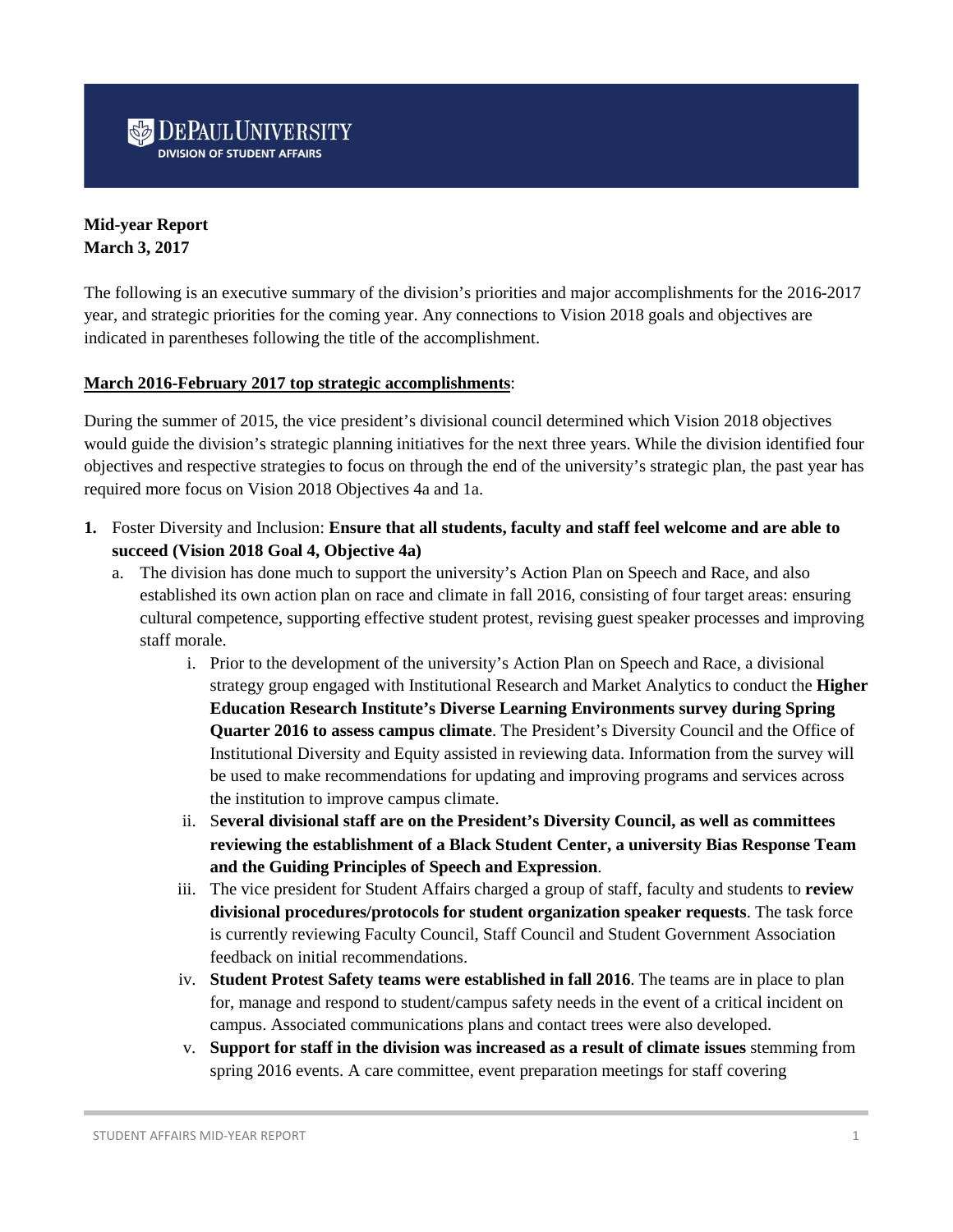controversial events, lunches with leadership and lunches to decompress after critical incidents were all established.

- **2.** Enhance Academic Quality and Support Educational Innovation: **Increase university retention and graduation rates (Vision 2018 Goal 1, Objective 1a)**
	- a. Student Affairs has continued to execute and improve on the **low performer initiative** established in winter 2016. Low performers are defined as freshmen who took fewer than 12 credit hours and/or had lower than a 2.5 GPA after their Fall Quarter. Student Affairs staff respond to these students with outreach and intervention in an **effort to increase retention**.
		- i. Student Affairs worked to add a **low performer flag to BlueStar**, the university's student success software, in fall 2016.
		- ii. **All divisional staff were given access to BlueStar** so they can track student contacts and share notes with advisors and faculty members.
	- b. The Dean of Students Office (DOS) continued its **outreach initiative with residential students who have not yet enrolled in classes, well after their enrollment date has passed**. This outreach is conducted each academic quarter. At the end of Fall Quarter 2016, Residential Education and Financial Aid identified students not yet enrolled for Winter Quarter classes, and DOS conducted outreach in an **effort to increase retention**. Of 92 students in fall 2016 who were in danger of not re-enrolling in winter 2017, only 25 ultimately did not re-enroll.

# **Other Accomplishments 2016-17**

# **1. Student progress and persistence (Vision 2018 Goal 1, Objective 1a\*)**

- a. Spearheaded by the Division of Student Affairs, the **Explore Your Purpose** initiative was officially launched in Fall Quarter 2016. The program supports student progress and persistence by reintroducing vocation, or the exploration of meaning and purpose, as a central activity that should and must occur while students are discerning career choices in college.
	- i. The program was awarded a \$50,000 Network for Vocation in Undergraduate Education (NetVUE) grant, which will be used to fund two years of programs related to vocation which began in fall 2016. *\*Also addresses Vision 2018 Goal 3, Objective 3a*
- b. Student Affairs' department of Athletic Academic Advising (AAA) **played a key role in student athlete success** at DePaul during 2015-16.
	- i. Announced in early summer 2016, six teams from DePaul boasted the highest grade-point averages in their respective sports during the 2015-16 academic year.
	- ii. 83.2 percent of all student athletes were named to the BIG EAST All-Academic Team.
	- iii. DePaul had 178 student-athletes on the Athletic Director's Honor Roll (3.0 or higher term GPA) and 127 athletes on DePaul University's Dean's List (3.5 or higher term GPA).
- c. **The division implemented Maxient, a nationally recognized student conduct and case management system, in fall 2016.** Maxient allows staff to easily track, share and manage student documents and contact workflow.
- d. To support staff conversations with students about academic progress and success, the division made **oneyear retention and four- and six-year graduation reports for students affiliated with the division available in fall 2016**.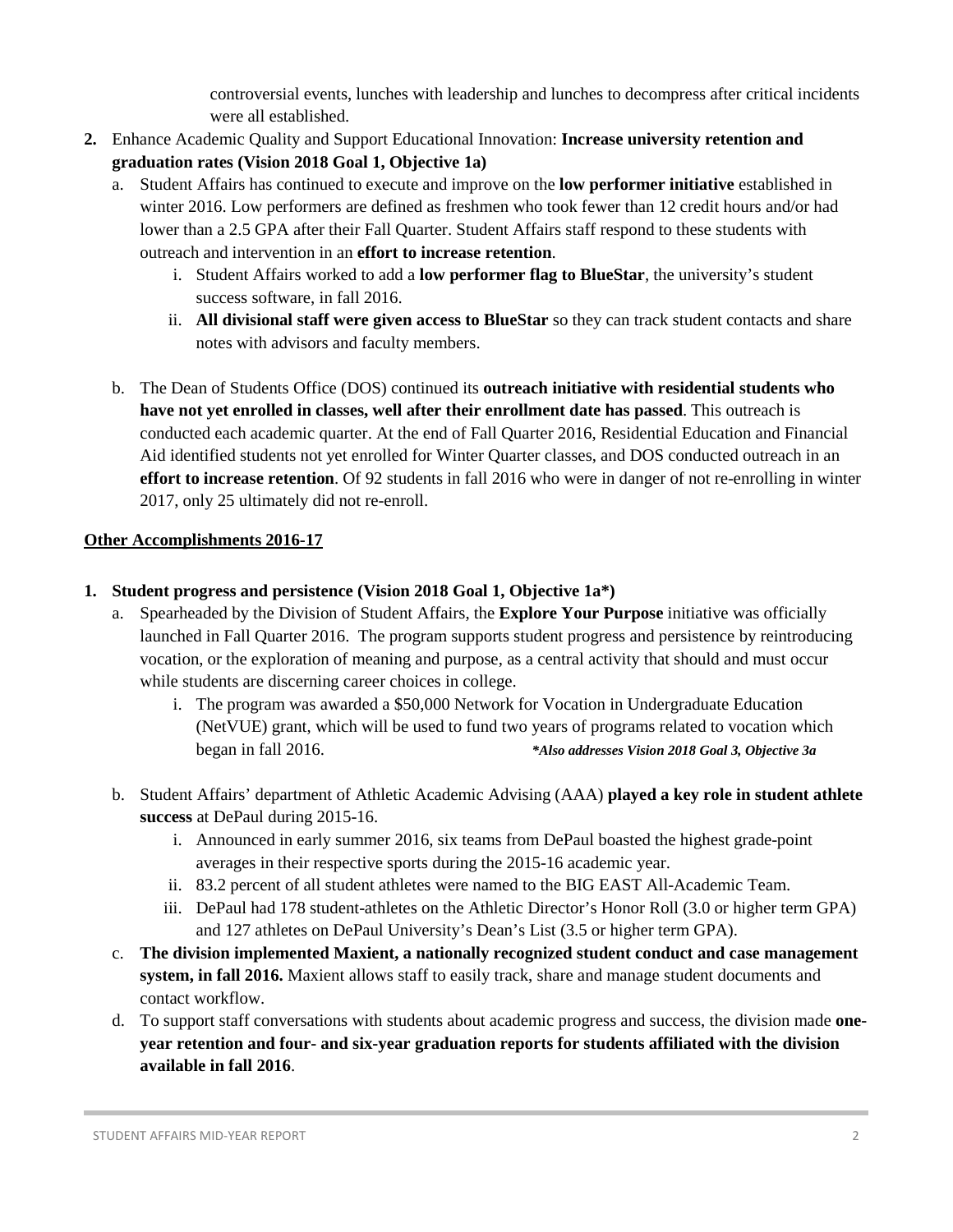### **2. Addressing campus climate issues (Vision 2018 Goal 4, Objective 4b)**

- a. Staff serving on search committees are **required to complete the BUILD workshop on ensuring the recruitment and retention of a diverse workforce**.
- b. **Hiring managers are required to update the vice president regarding the diversity of the candidate pool** prior to inviting candidates for on-campus interviews and making final offers.
- c. The Center for Identity, Inclusion and Social Change and the Office of Religious Diversity **collaborated to facilitate a Campus Action Project session**, which taught students strategies for engaging in action/activism, for a group of leaders on September 19, 2016 and in a PAX 212-701 class on October 11, 2016. In addition, Religious Diversity collaborated with the Center for Black Diaspora to **deliver a session on campus protest policies and logistics** for a group of students, also on September 19, 2016.
- d. Student Affairs established a committee in fall 2016 **to plan and deliver cultural competency training** to the division. As of January 2017, the group has developed competencies and learning outcomes, determined the format and have identified possible facilitators. The committee is planning three, one-day retreats during the spring and summer of 2017.

#### **3. Increased student engagement (Vision 2018 Goal 4, Objective 4b)**

- a. The Office of Student Involvement **developed and implemented four new "Meet and Greets with Student Organizations"** in winter 2017. The program offers students the opportunity to talk to current student organization members and learn more about the organizations. Each Meet and Greet is two hours in duration and focuses on one category of student.
- b. The Office of Student Involvement **partnered with LeaderShape to offer "Catalyst," an emerging leaders program**, in spring 2016. The program focused on students using their unique talents to become positive agents of social change.

## **4. High-quality, easy-to-navigate student services (Vision 2018 Goal 1, Objective 1a)**

- a. A **veteran career fair was established** in collaboration with the Career Center in Spring Quarter 2016. Another veteran career fair is scheduled to take place on March 12, 2017.
- b. Also in spring 2016, **Adult, Veteran and Commuter Student Affairs established a Lincoln Park office**, and is now better able to meet the needs of DePaul's student veterans.
- c. **Offcampushousing.depaul.edu was launched in Spring Quarter 2016**. The web site allows students to easily and securely search area apartment listings, as well as seek out roommates. 34 property managers listed 79 properties on the site, and 1,031 students registered since offcampushousing.depaul.edu launched in June 2016

## **5. Strengthen our sense of community and affinity (Vision 2018 Goal 2b, Objective 4b)**

- a. **An online Community Engagement System was officially launched in winter 2017**. Student Affairs, the Steans Center and Information Services were key partners in the development of the system. It will allow the university to more accurately track and report service engagement and community partnerships between DePaul and numerous partners in Chicago and beyond.
- b. The Center for Identity, Inclusion and Social Change **introduced a new, two-day leadership retreat for students** interested in working toward a more equitable society in Winter Quarter 2017.
- c. Adult, Veteran and Commuter Student Affairs invited alumni and new graduates to the **first Veteran Alumni/Graduation Ceremony in Spring Quarter 2016**. AVCSA presented attendees with graduation cords and alumni pins.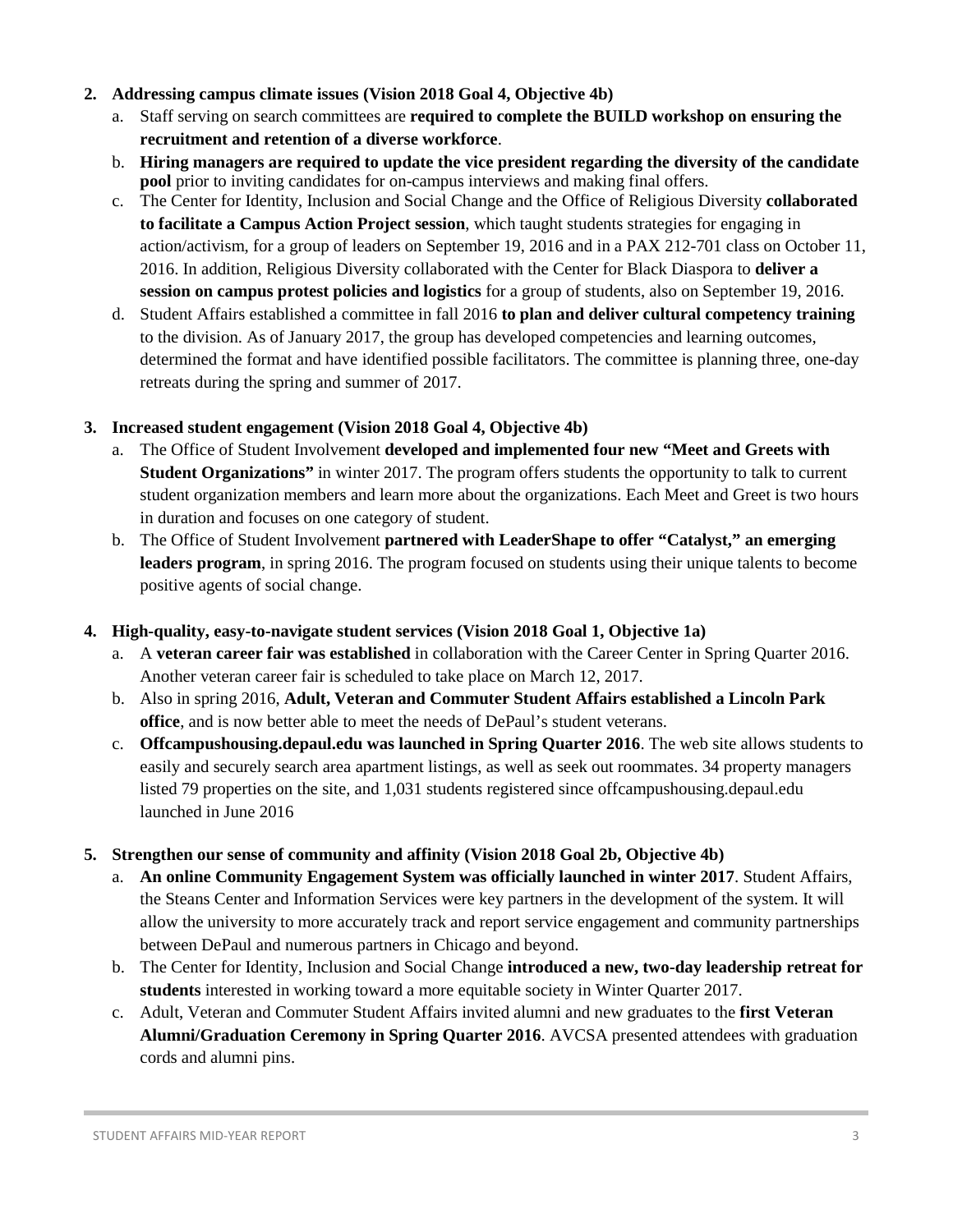# **6. Staff development (Vision 2018 Goal 5, Objective 5b)**

- a. The division **held its second annual professional development symposium** on November 30, 2016. Themed "Identity Consciousness: Honoring Difference to Impact Student Success," the day-long symposium featured sessions covered held identities and how said identities inform or impact work and student interactions.
- b. A divisional planning group **implemented a critical incident response training in early September 2016** related to the division's new Student Protest Safety Teams. The training reviewed critical incident policies and procedures, a general contact tree for reporting or calling in support, and role playing through hypothetical critical incidents.
- c. During the summer and fall quarters of 2016, the division's leadership council engaged two consultants, internal experts at DePaul, **to help strengthen team dynamics and improve conflict resolution methods.**

#### **March 2017-February 2018 strategic priorities:**

The following outlines the four objectives and respective strategies that will be the division's focus through the end of the university's strategic plan.

- **1. Increase university retention and graduation rates (Vision 2018 Goal 1, Objective 1a)**
	- a. Address gaps in degree completion across racial and ethnic groups by conducting an inventory of all current relevant support services across the division, and by identifying gaps in these programs and services. Make recommendations for interventions that support the populations identified as persisting and graduating at lower rates.
	- b. Student Affairs will continue to refine the four- and six-year retention and graduation reports developed last year. Staff are able to see retention rates for identified student leaders.
	- c. Technology staff in the division are **finalizing and implementing a predictive analytics model** to help determine which factors influence persistence and attrition.
	- d. Our staff are also working with Institutional Research and Market Analytics (IRMA) to **determine if student financial data can be integrated into the predictive analytics model** and the calculation automated on a regular cycle by IRMA.
- **2. Ensure that all students, faculty and staff feel welcome and are able to succeed (Vision 2018 Goal 4, Objective 4a)**
	- a. Assess campus climate at regular intervals and play a major role in moving campus climate assessment forward to address the concerns of our diverse student body.
		- i. Student Affairs and institutional partners are **conducting the Higher Education Research Initiative's (HERI) Diverse Learning Environments (DLE) survey in winter/spring 2017**. Data will be analyzed in the summer/fall of 2017, results will be shared with students and the departments that provide relevant services to students, and recommendations will be made to improve campus climate.
	- b. Study how departmental policies and processes enhance or mitigate success for various student identities.
	- c. Student Affairs will continue **focus on building cultural competence across the division**, increasing opportunities for staff to develop their cultural competence.
	- d. Strengthen the division's **inclusive hiring processes** to ensure a diverse candidate pool and staff.
	- e. Strengthen opportunities for students to build affinity within and beyond their own identity communities.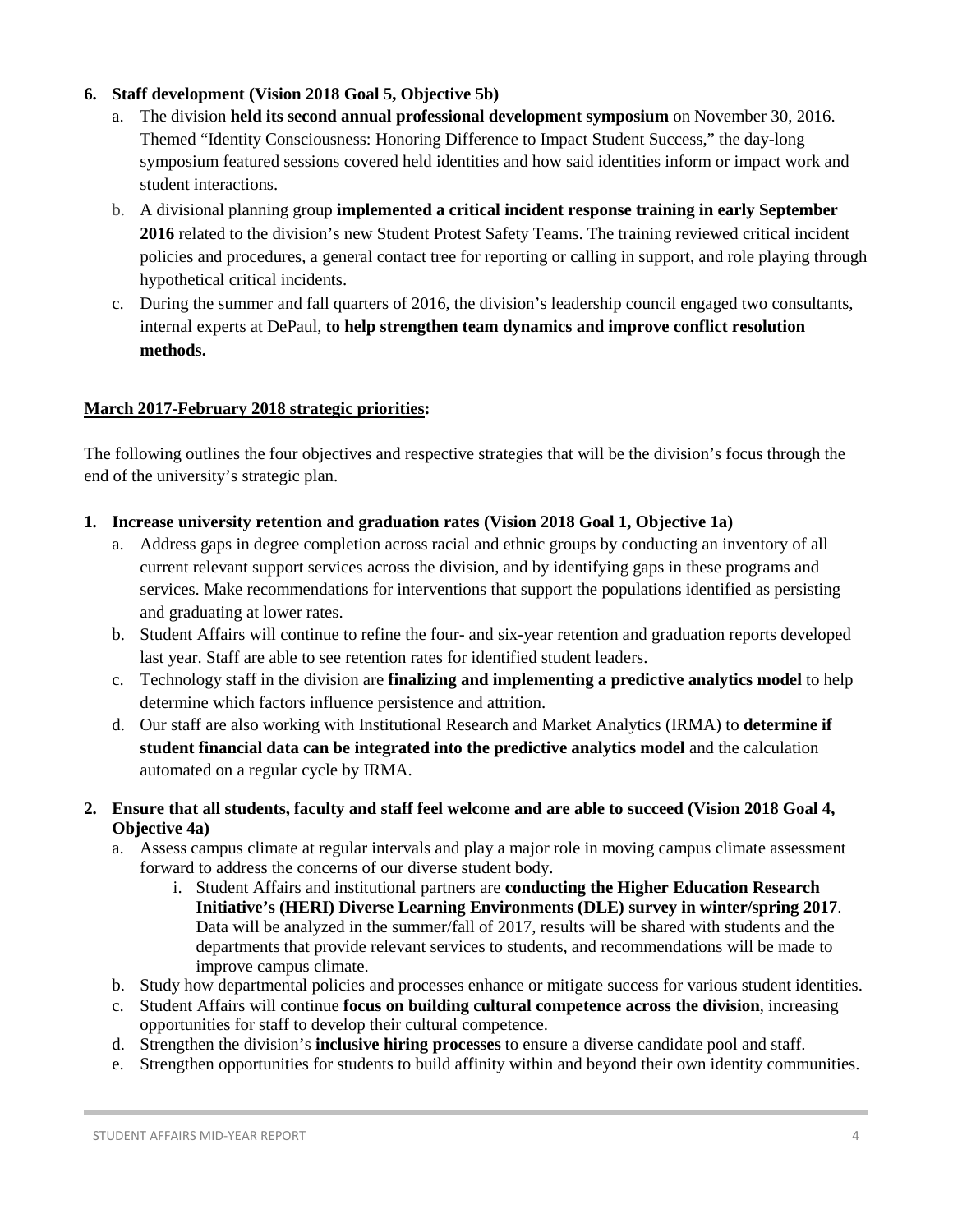# **3. Critical student transitions (Vision 2018 Goal 1, Objective 1a)**

- a. Examine how freshmen, transfer students with less than 48 credit hours and adult students are served by current transition programs and support services and make recommendations for improvements.
	- i. Student Affairs is expanding the division's low performer initiative.
		- 1. **Staff will be trained on how to use the BlueStar system** to increase communication with identified student groups and report on their outreach activities.
		- 2. We will also work with IRMA to **develop a report comparing persistence over time of students who are low-performers to gauge how well outreach efforts are working.**
	- ii. A divisional task force met several times during Winter Quarter to review how the division welcomes new students. The goal is to **reduce redundancies and improve the efficiency and impact of welcome programs**.

#### **4. Strengthen partnerships with the city and the region (Vision 2018 Goal 2, Objective 2b)**

- a. Develop a university-wide centralized data collection system for community engagement and train staff to use it to gather and report data.
	- i. The Community Engagement system was launched in winter 2017. Contributors to community engagement will be trained on how to use the system, and full implementation is expected by fall 2017.
- b. Enhance Vincentian Service Day and further institutionalize it as a DePaul tradition.
	- i. Student Affairs will continue to **improve and expand marketing for Vincentian Service Day (VSD)**. The effort began in 2016, and staff will build on the identity that was expanded and strengthened last year.
	- ii. In addition, **a budget for VSD will be solidified**, and a new staffing model will be tested in spring 2018.

#### **Divisional Accolades**

#### **Awards and Recognitions**

- **DePaul was named a White House Healthy Campus in winter 2017** and was recognized at the White House on Healthy Campus Day on Jan. 13, 2017. The Office of Health Promotion and Wellness established a successful initiative that encouraged uninsured students to enroll for health insurance through the Affordable Care Act's Healthcare Marketplace, making DePaul eligible for the recognition.
- College Choice ranked DePaul among the **top 50 disability-friendly colleges and universities** in fall 2016.
- **DemonTHON,** a student organization that is mentored by a full-time staff member in the Office of Student Involvement, was **recognized at the Dance Marathon Leadership Conference in July 2016 as the Best Morale Dance for 2015-16**.
- **Carrie Don, business manager for Student Affairs, received the NASPA Region IV-E Outstanding Service to NASPA Award** during the NASPA IV-W/E regional conference in November 2016.
- **Amy Mynaugh, director of the Office of Student Involvement, received the Frank Harris Outstanding Student Government Advisor Award from the National Association for Campus Activities** in January 2017.

#### **Significant leadership roles**

• **Tyneka Harris Coronado**, IS project leader in Student Affairs, is the **chair** of the **Student Affairs Administrators in Higher Education (NASPA) Technology Knowledge Community.**